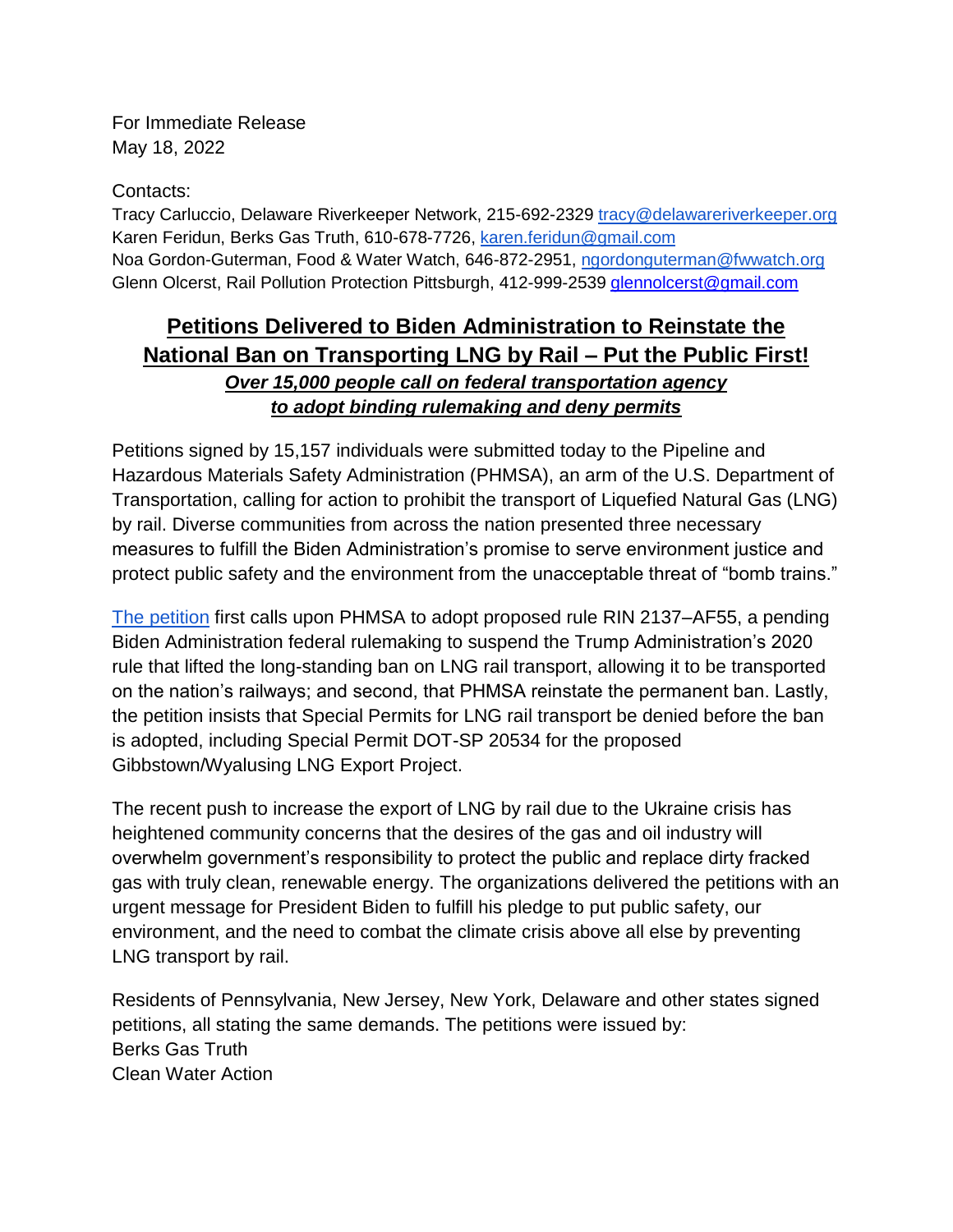Clean Air Council Delaware Riverkeeper Network **Earthworks** Food & Water Watch League of Women Voters of Delaware

Additional groups shared the Stop LNG by Rail Network [petition,](https://actionnetwork.org/petitions/stop-lng-by-rail) listed below. These petitions drew enormous support from concerned communities.

"We call on the Biden Administration to do the right thing by adopting the federal rule to suspend LNG transport by rail, denying all Special Permits allowing this hazardous, flammable, and potentially explosive cargo and reinstating the permanent ban for the sake of all our communities targeted by train route terror," **said Tracy Carluccio, Deputy Director, Delaware Riverkeeper Network.**

"The fossil fuel industry is using the catastrophic war in Ukraine to expand pollution here in the United States, which will delay the necessary transition to clean energy," **said Food & Water Watch organizer Noa Gordon-Guterman.** "We must continue to pressure the Biden administration to ban the use of LNG bomb trains in order to protect the health and safety of the communities at risk."

"There is no such thing as clean or responsibly sourced liquid natural gas. Investments in and permitting of LNG infrastructure is climate denialism. The Biden administration must permanently ban LNG bomb trains to protect communities from large-scale disaster and keep fossil fuels in the ground to avoid climate catastrophe." **said Anaïs Peterson, Petrochemicals Campaigner, Earthworks.**

"The actions of the Trump Administration in 2020 were nothing but a gift to oil and gas companies without regard to its impact on our environment or the safety of our communities. The Biden Administration's proposed rule is a recognition of the real dangers posed by transporting LNG by rail and an important first step toward reinstating needed safeguards," **said Steve Hvozdovich, Pennsylvania Campaigns Director, Clean Water Action.**

"Moving LNG by rail has never been allowed because such a large quantity of inherently unstable LNG on a mobile rail pipeline through our nations' population centers presents an unacceptable risk in the event of a puncture or derailment. Just 22 rail tank cars hold the equivalent energy of the Hiroshima bomb. Because trains and rail lines cannot be protected, a failure to ban LNG by rail presents national security issues since rail bridges can be sabotaged and the computer train signals can be hacked in ways that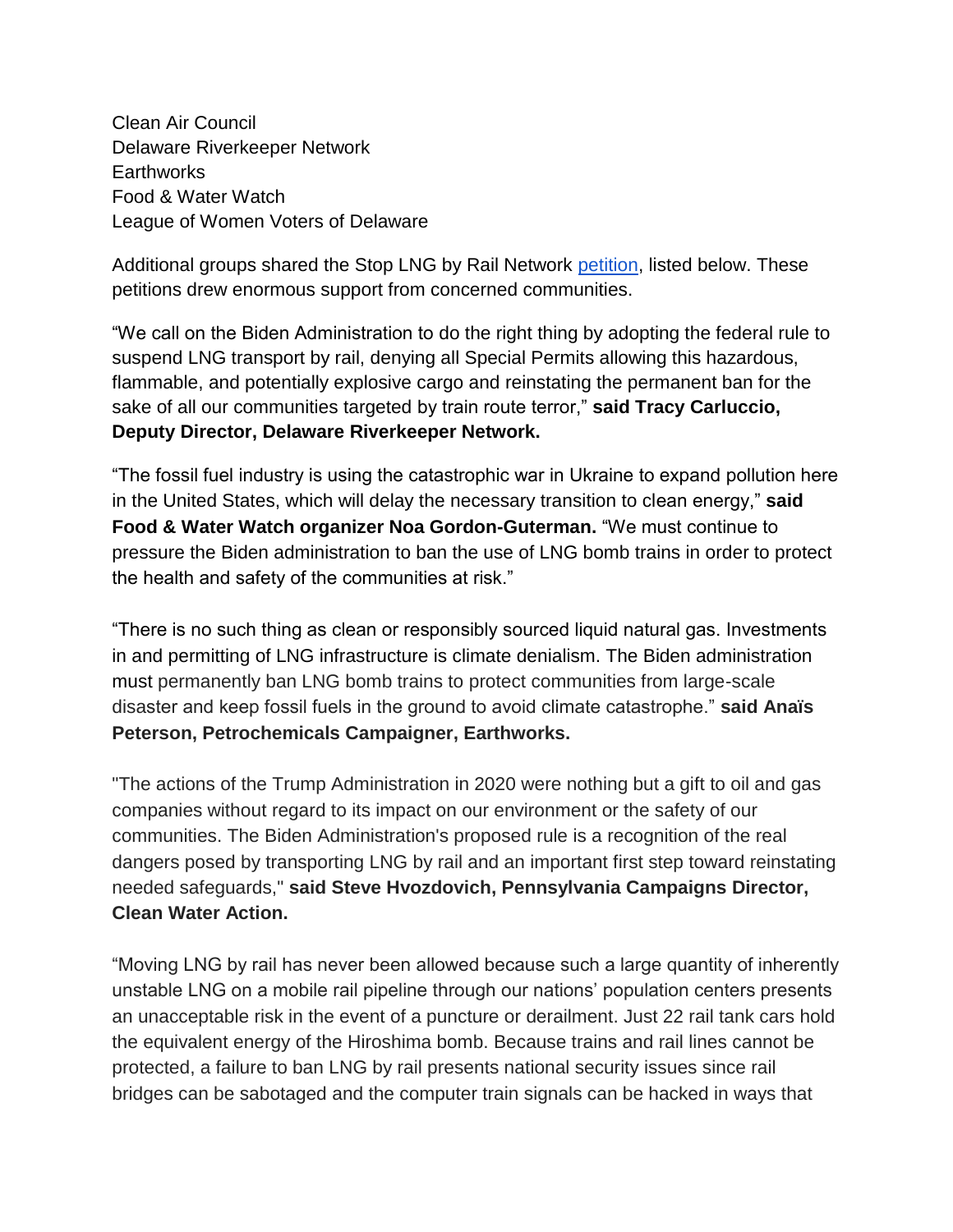result in the next 9/11, with the gravest of consequences," **said Rail Pollution Protection Pittsburgh (RP3) General Counsel Glenn Olcerst.**

"My small town sits between Allentown & Reading. The railroad tracks are just a couple of miles from my town, meaning that we would feel the impacts should something go wrong, but the Mennonite farms that sit in between would be decimated. We don't need LNG. We need farms. President Biden must get his priorities straight and ban LNG by rail," said **Karen Feridun, Founder, Berks Gas Truth**.

"We are asking PHMSA to deny the renewal of Special Permit DOT-SP 20534 granted in 2019 allowing Energy Transport Solutions to transport LNG by rail from Wyalusing, PA to Gibbstown, NJ. From there it would be loaded onto massive LNG tanker ships, which will travel down the Delaware River through densely populated areas, including Wilmington, DE. The railroads involved in this plan are inappropriate in that many are old and endanger hundreds of communities and major population centers including Wilkes Barre, Reading, Allentown, and Philadelphia in Pennsylvania and Camden, New Jersey and communities south to Gibbstown. We want this and other reckless Special Permits stopped", **said Coralie Pryde, League of Women Voters of Delaware.**

"The federal government must not allow LNG transport by rail which would risk the safety of communities everywhere with rail lines. There is a reason that LNG movement by rail has not been allowed in the United States: The explosive hazard cannot be eliminated. If we haven't needed to move LNG by rail for the past several decades, why would we start to do it now, when domestic demand for gas-fired power is flat?" **said Diana Dakey, facilitator, Protect Northern PA.**

"Current reckless rules astonishingly allow liquefied natural gas to be transported by rail cars that were not designed to carry it. These trains would snake through multiple Black and Brown neighborhoods. President Biden must listen to the thousands of residents calling for the permit for a project proposing to transport LNG by rail be denied and permanently ban all transport of LNG by rail." said **Susan Sunhee Volz, Advocacy Coordinator, Clean Air Council.**

"The proposal to transport LNG by train through Philadelphia as the Gibbstown Special Permit authoriizes, puts thousands of people's lives at risk. Rail transport of liquefied natural gas is not safe. We need the Biden administration to revoke federal rules that allow companies to endanger the lives of Philadelphians and others across the country by engaging in this practice," **said Mitch Chanin, 350.org Philadelphia.**

Groups that shared the Stop LNG by Rail Network [petition](https://actionnetwork.org/petitions/stop-lng-by-rail) with members and the public: 350.org Philadelphia EMPOWER NJ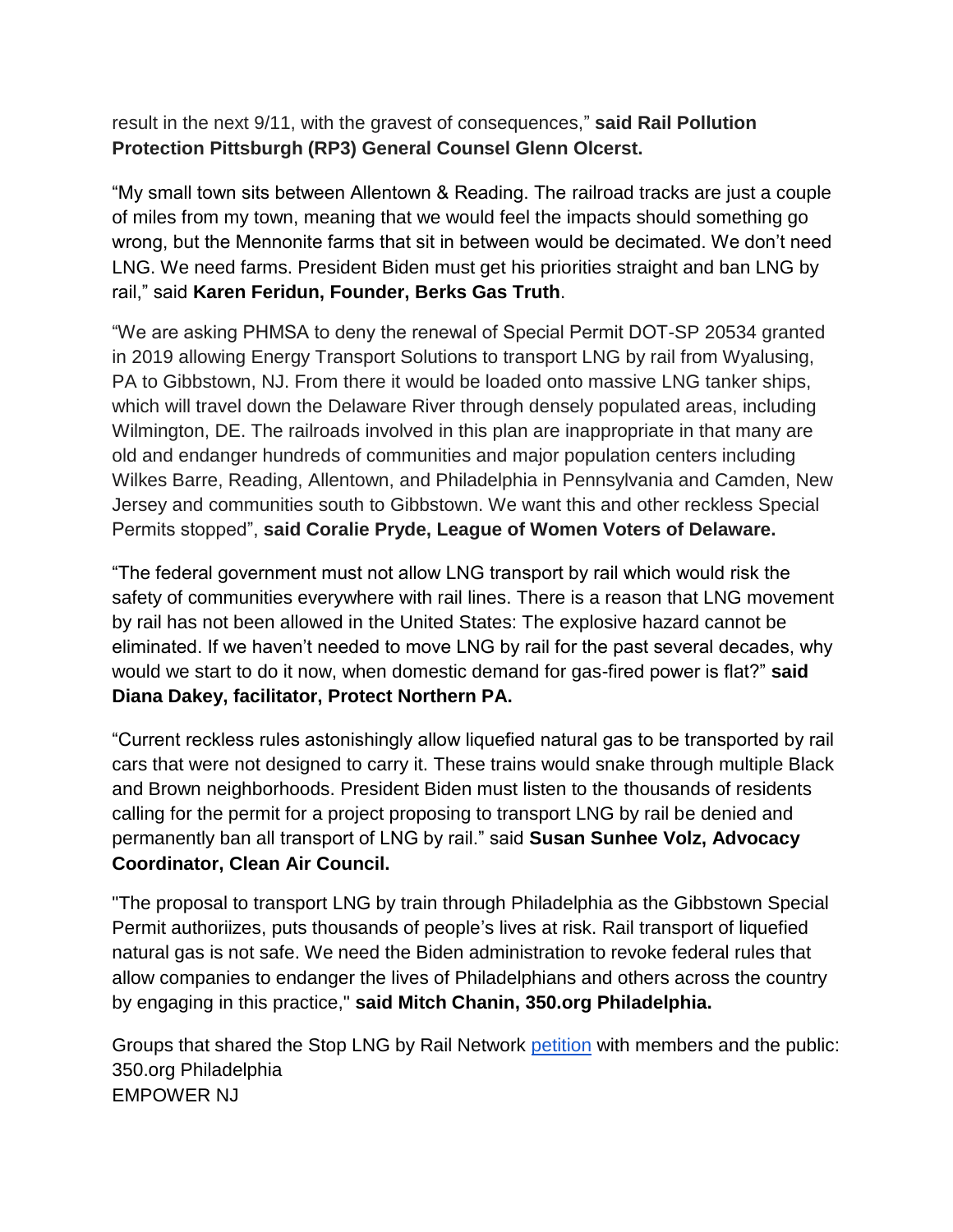League of Women Voters of New Jersey League of Women Voters of Pennsylvania Protect Northern PA Rail Pollution Protection Pittsburgh Reclaim Philadelphia

## Background:

The Pipeline and Hazardous Materials Safety Administration (PHMSA) issued a federal rule on July 24, 2020 that lifted the long-standing ban on LNG transport by rail (Docket PHMSA-2018-0025 (HM-264)). The federal rule authorized the bulk transportation of LNG by rail tank car for carriers nationwide, following a 2019 executive order by then-President Trump directing the Department of Transportation to authorize the movement of LNG by rail car to boost the energy industry and LNG exports (the "Trump Rule").

The Biden Administration's PHMSA issued a proposed rule to suspend the Trump Rule (while they research safety issues) with a comment period that closed in December 2021 (Docket PHMSA-2021-0058 (HM-264A)). As of the date of this petition, there has not been a PHMSA decision on the suspension rule; it is expected in June of this year.

Prior to the Trump Rule, a Special Permit (Special Permit DOT-SP 20534), was issued in December 2019 for transport of LNG by rail car from Wyalusing, PA to Gibbstown, NJ for a proposed LNG export terminal on the Delaware River. The Special Permit expired November 30, 2021 and PHMSA is currently deciding how to handle the application. This is the first and only use in the nation of DOT 113C120W tank cars to transport LNG, which were designed 50 years ago and never used for LNG; the only permit to allow daily "unit-train" volumes of LNG over enormous distances (approximately 200 miles). The trains cut through many communities of color and low-income populations already overburdened with environmental injustices, including Scranton, Wilkes Barre, Reading, Allentown, and Philadelphia in Pennsylvania and Camden and other southern municipalities in New Jersey. Just 22 tank cars hold the equivalent energy of the Hiroshima bomb (which is why they are dubbed "bomb trains").

Transporting LNG in rail cars poses unique hazards. If there is a container breach such as a derailment, the super-cooled (-260 degrees F) liquid methane is released as a vapor cloud that is 600-620 times greater than the volume of the liquid, causing freeze burns and robbing oxygen from the air for those in proximity, which can be deadly.<sup>1</sup> The

<sup>1</sup> SP 20534 Special Permit to transport LNG by rail in DOT-113C120W rail tank cars. Final Environmental Assessment. Docket No. PHMSA-2019-0100. December 5, 2019. P. 11.